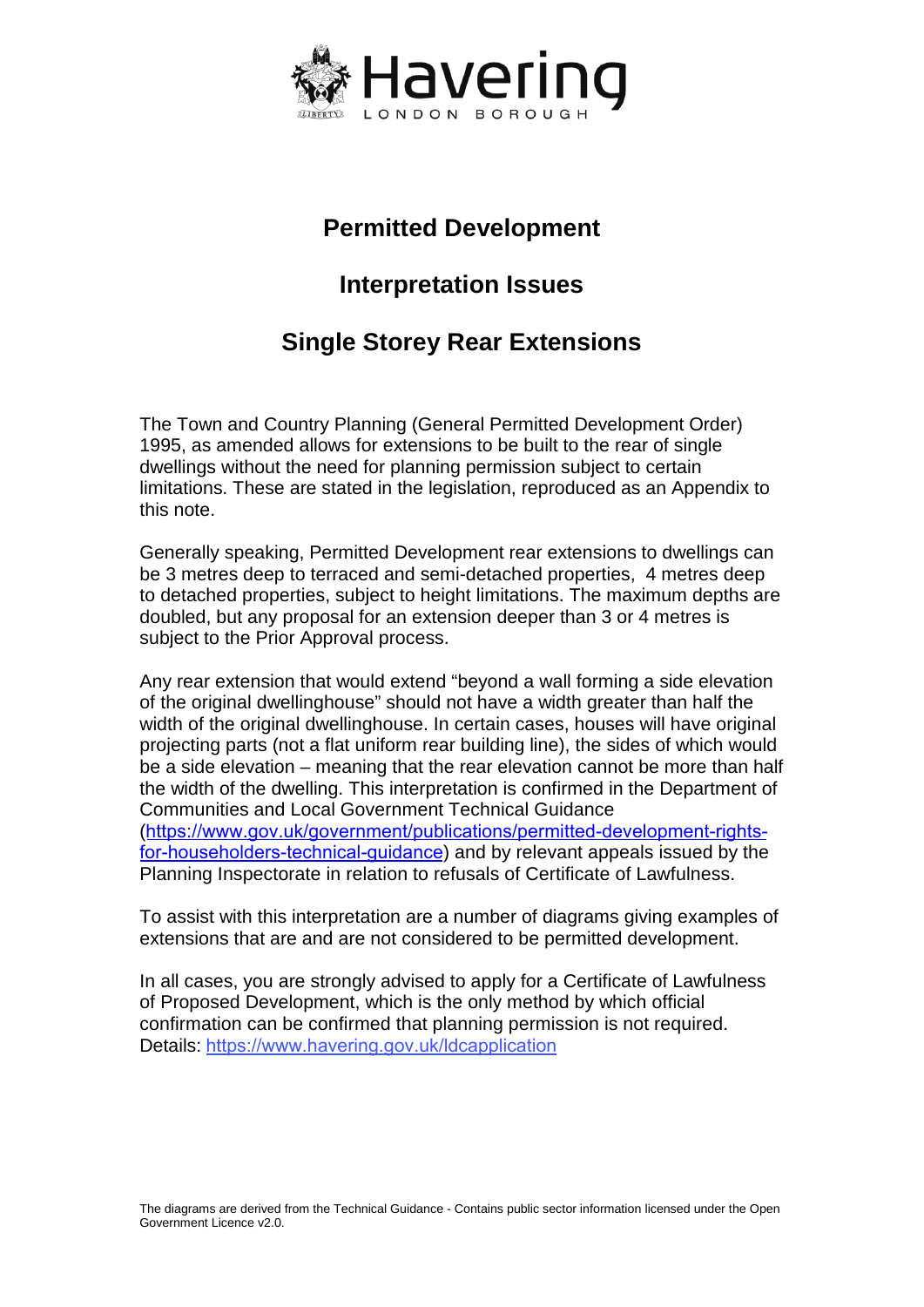### **General Description of Side Walls**



### **EXAMPLES WHICH ARE NOT PERMITTED DEVELOPMENT**

**1.**



\* 6m subject to Prior Approval process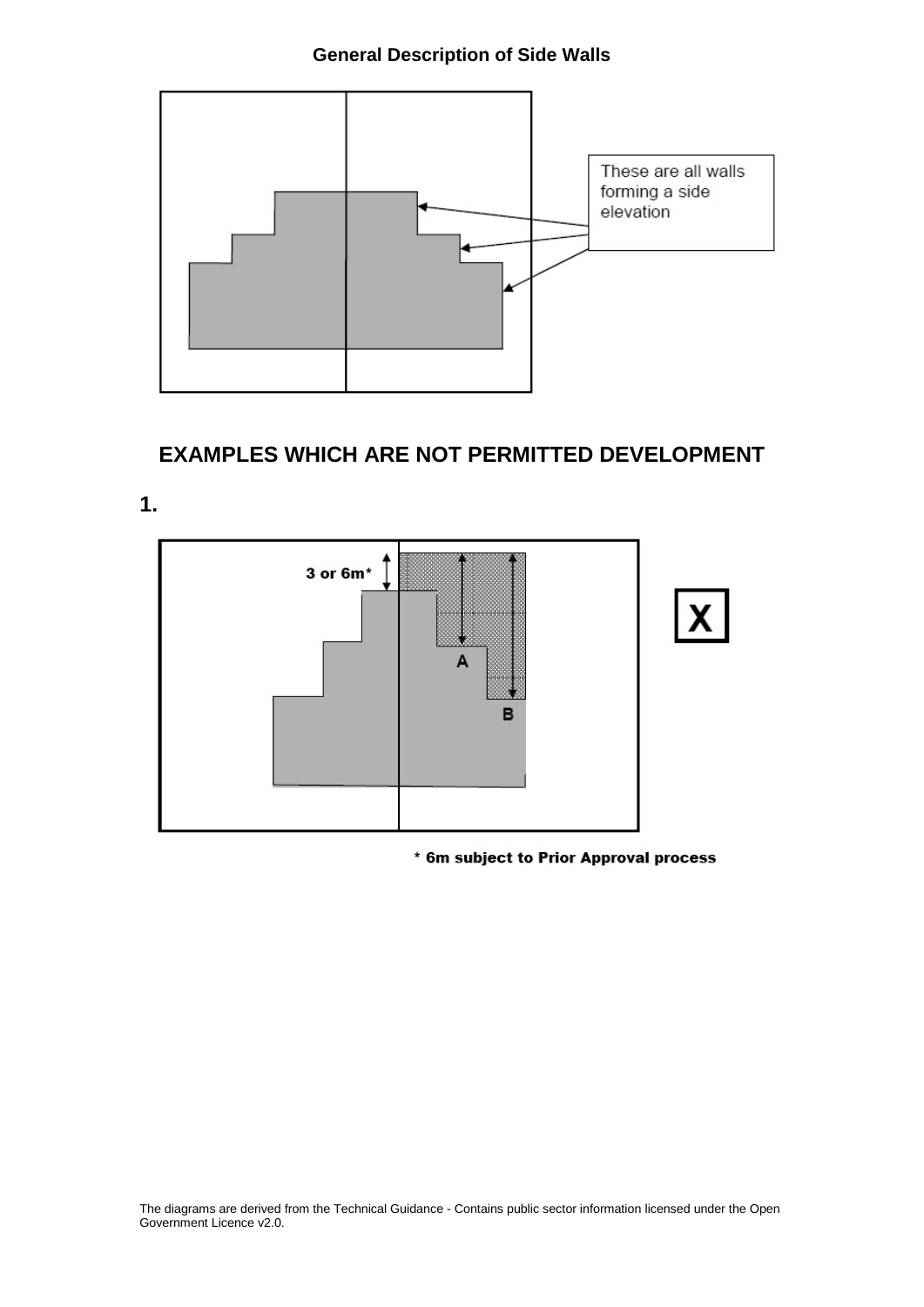





**4.**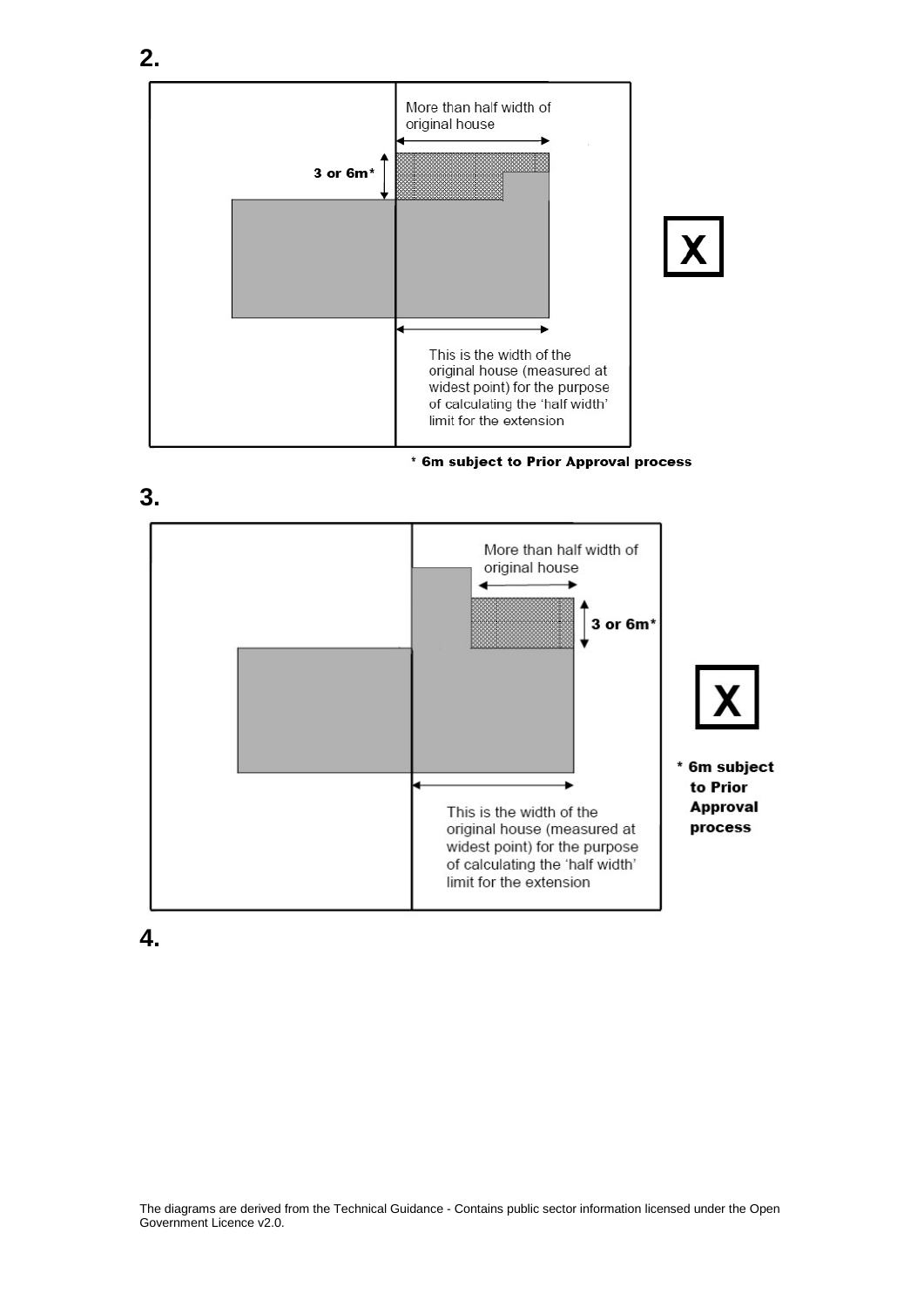

#### \* 6m subject to Prior Approval process



#### \* 6m subject to Prior Approval process

**7.**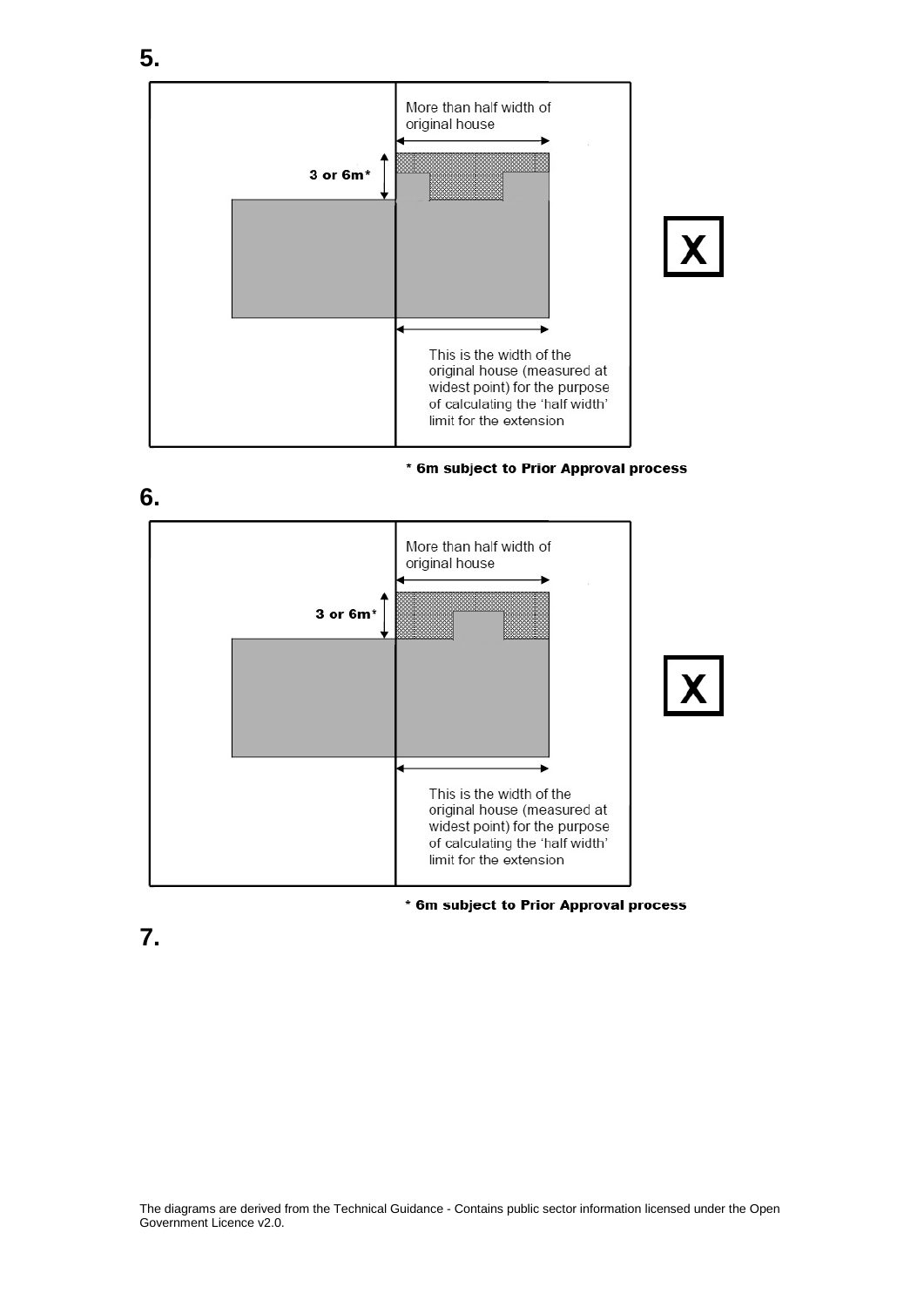

\* 6m subject to Prior Approval process





**9.**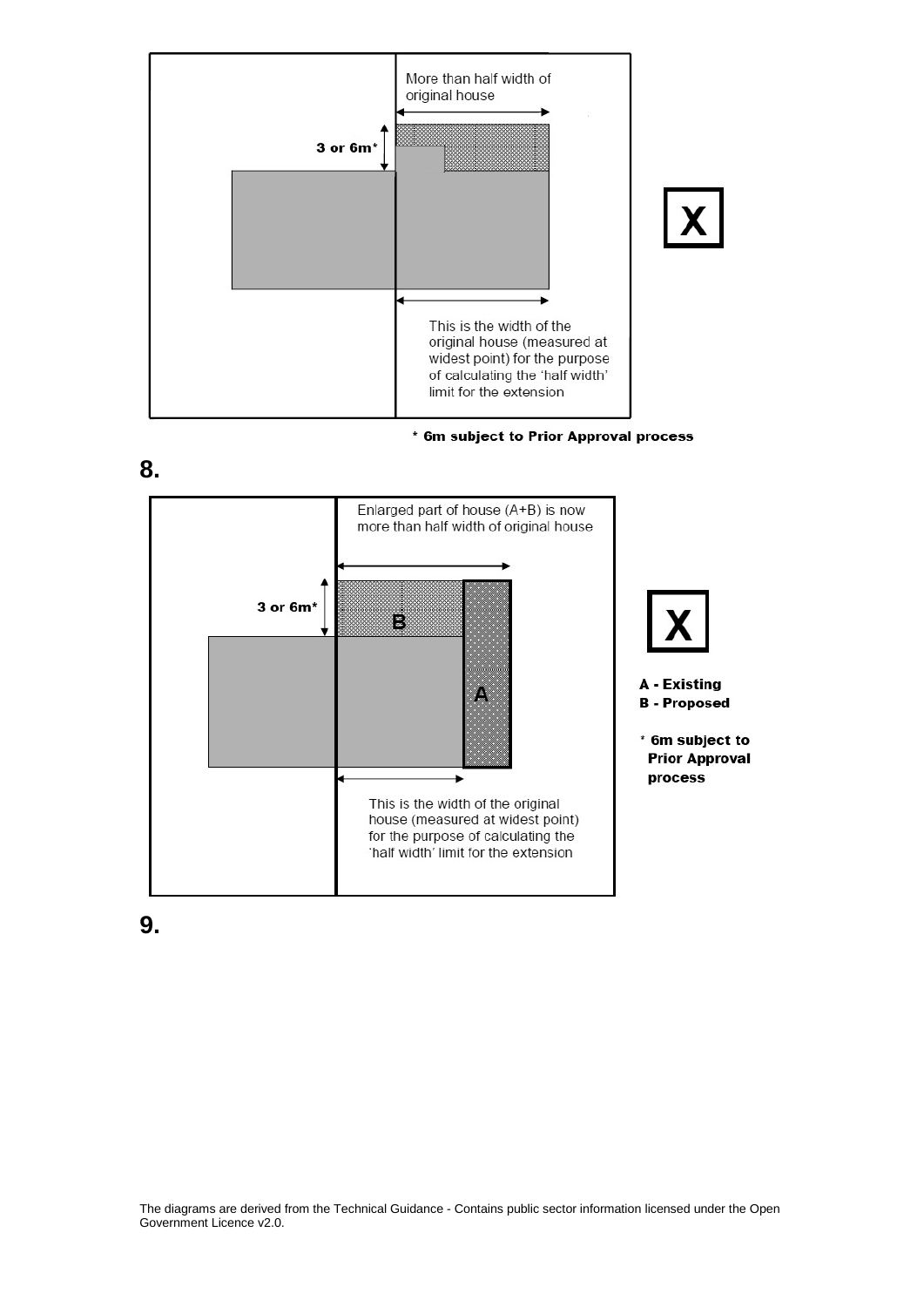

**10.**



\* 6m subject to Prior Approval process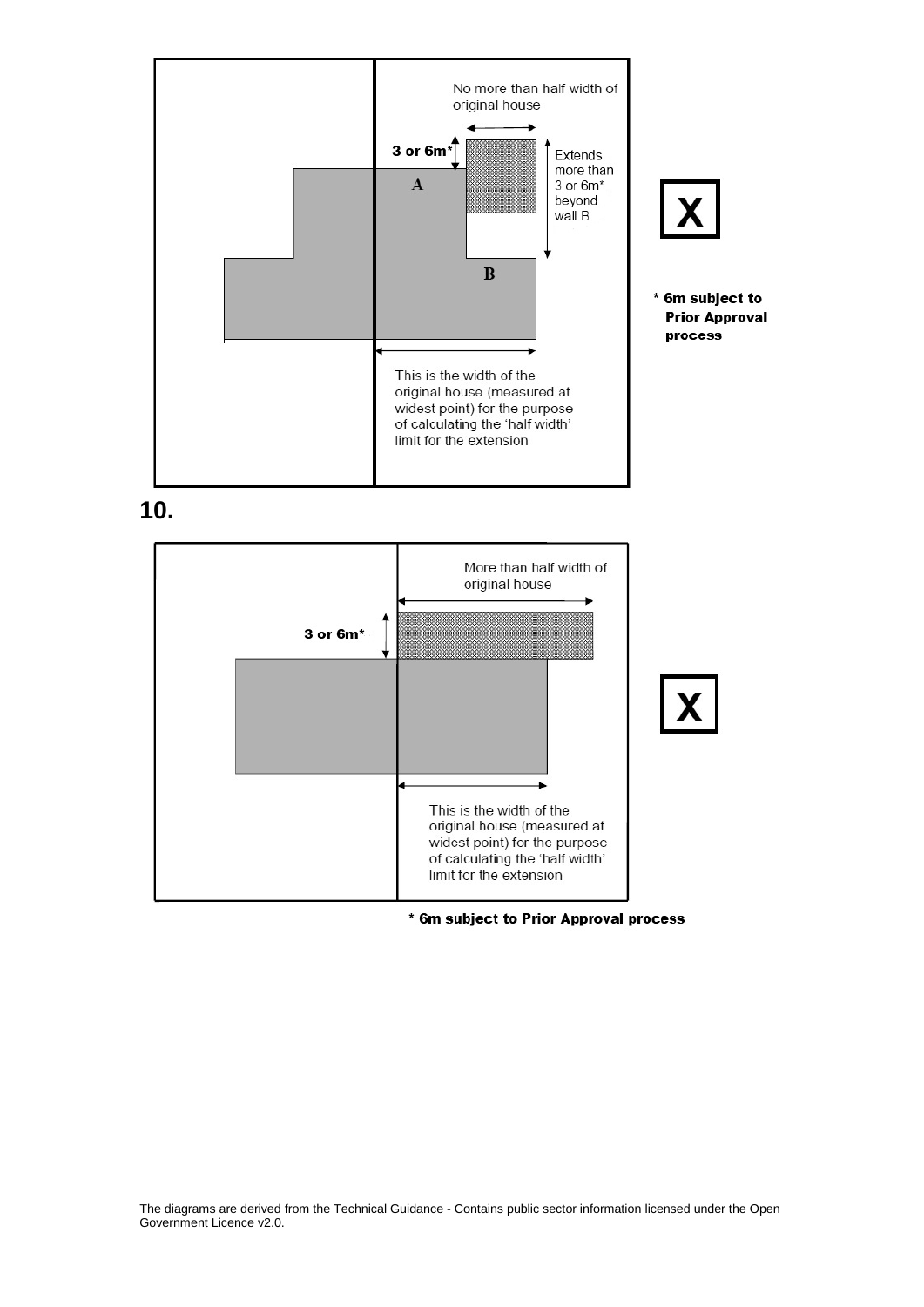## **EXAMPLES THAT ARE PERMITTED DEVELOPMENT**



**B.** 

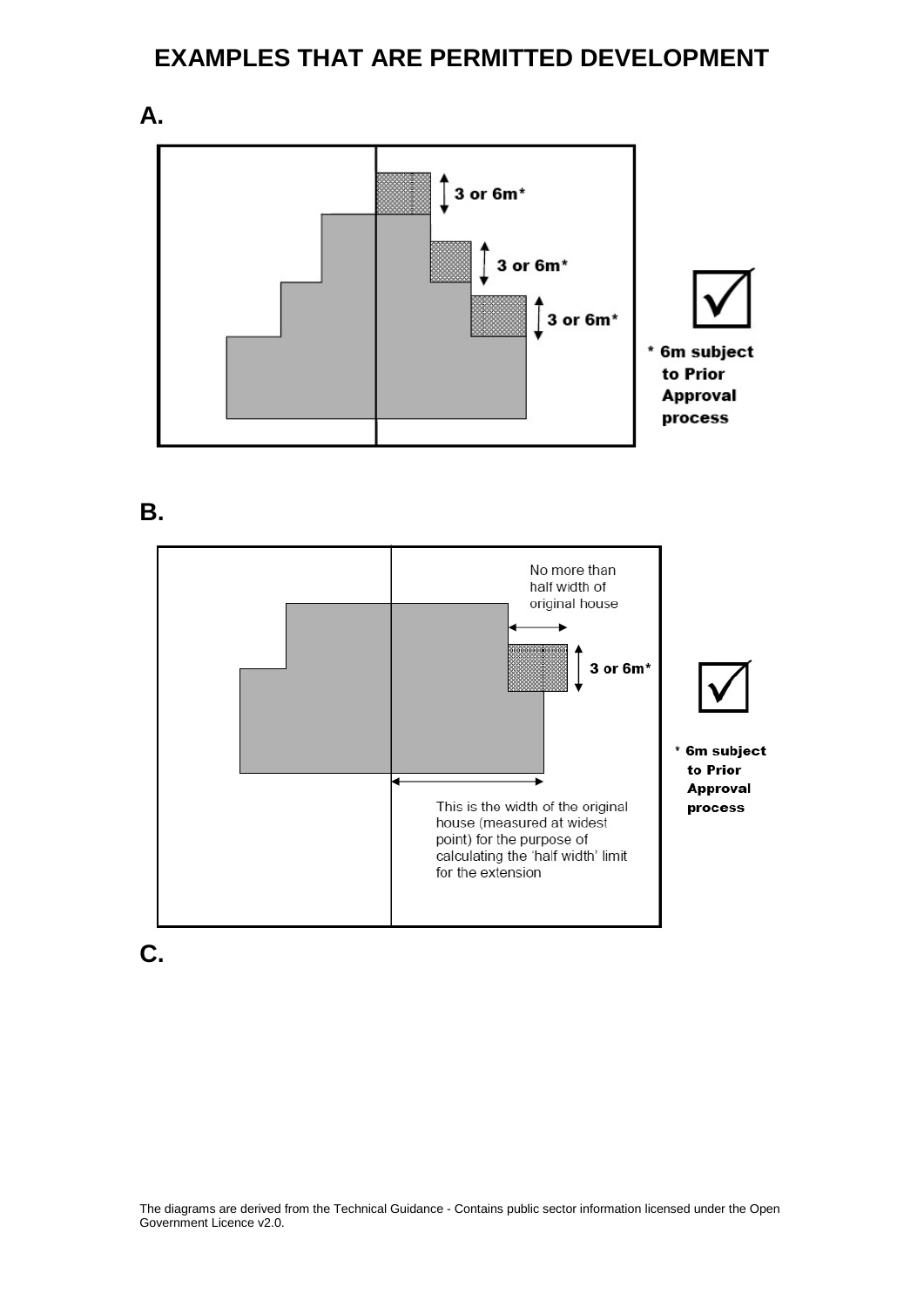



**E.**



**F.**